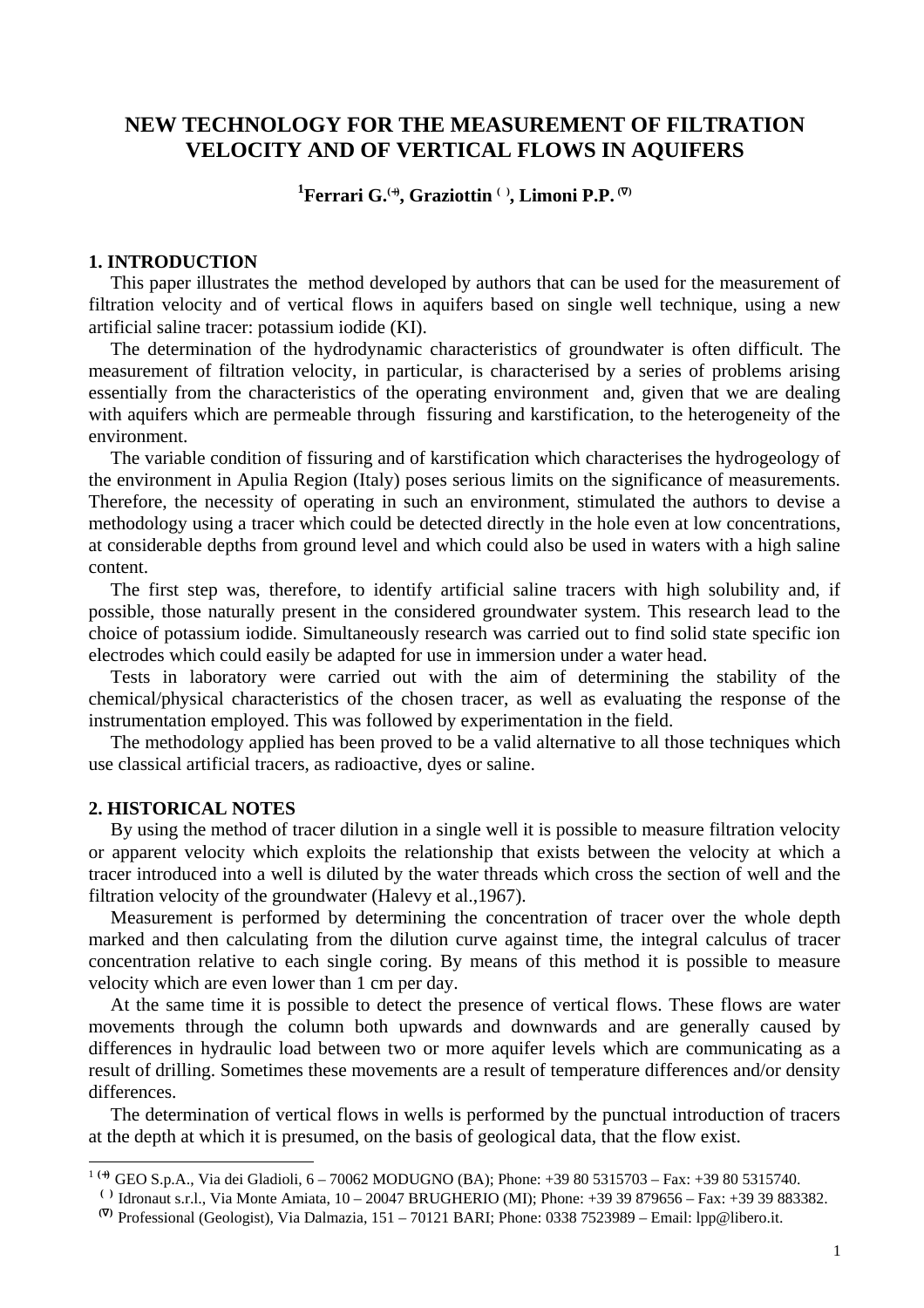Consequently, the movement of the tracer cloud through the vertical wall of the well is registered at given depths, thus determining the average velocity of the vertical flow between two successive points using the "double peak" method.

### **3. CHOICE OF TRACER**

The first problem to solve was to find an artificial tracer with a concentration directly measurable in the hole even at low concentrations, and at considerable depths from ground surface and usable in coastal waters with high saline contents.

The substances that can be used as tracers are various and different in nature. In theory the *"perfect"* tracer must behave in an identical manner to that of the fluid particles into which it is introduced (Sauty, 1977), must be highly soluble, and transported by water without causing modifications or alterations to the host system. In practice the perfect tracer is a substance which does not modify the physical and chemical nature of the fluid into which it is introduced, does not interact chemically and/or physically with the medium within which it moves, does not degrade or pollute the water, and can be detected even at very low concentrations.

The main artificial tracers employed for the detection of filtration velocity and of vertical flow in karstic aquifers are: radioactive (iodine-131, bromine-82, chromium-51, sulphur-35 etc.), dyes (fluorescein, rhodamine, methyl blue, etc.), salts (sodium chloride, sodium iodide, sodium and potassium bromide, etc.) and, more recently, chlorophyll.

Radioactive artificial tracers consist essentially of substances, soluble in water, the molecules of which contain a radioactive atom which emits beta or gamma radiation. The advantages of these are: high solubility; lack of chemical affinity with the elements which compose the rock; direct determination on site of the concentration by means of Geiger-Muller counters or scintillation detectors or counter impulse metres (Cotecchia, 1977, Tazioli, 1986). The use of these tracers, which is characterised by a certain risk level, requires personnel under medical surveillance and dosimetry, authorisations for use from the relative authorities and specific equipment. These facts may occasionally limit the use of the above mentioned substances.

With reference to the dye group, use is greatly limited when operating in an underground environment. The most used are the xanthenic dyes (rodamine and sulphurdamine group), the fluorescent molecules of which are particularly adapted to detection at very low concentrations by means of photometry (Benedini et al., 1992). Negative aspects are: interaction with the solid matrix (Benedini e Di Fazio, 1994); dangerousness; the need to take samples of water at predetermined depths on which to determine concentration with consequent disturbance throughout the water column; uncertainty as the sampling depths; high costs of the substances and instrumentation employed.

The saline tracers are the artificial substances which are most adapted to use in the study of aquifers as they are generally stable, i.e., they follow the flow and direction of the water without interacting with the solid matrix. They also have the advantage of being inexpensive, easy to find on the market and safe for man and for the environment. The measurement of the concentration of most of the saline tracers in question is effected on samples taken throughout the water column. Moreover, the detection of sodium chloride concentrations can be effected indirectly on site by measurement of the conductivity. Disadvantages include the necessity of taking samples of water from which to determine concentrations and by the limitations of use in coastal aquifers.

Finally we have chlorophyll, a natural pigment, which has the advantage of good fluid-dynamic characteristics, is not dangerous to man or to the environment, and can be detected at low concentrations by means of spectroscopy with visible light, fluorescence and phosphorescence (Di Fazio and Volterra, 1994). The main disadvantages regard the necessity to take samples and the high costs of the instrumentation used.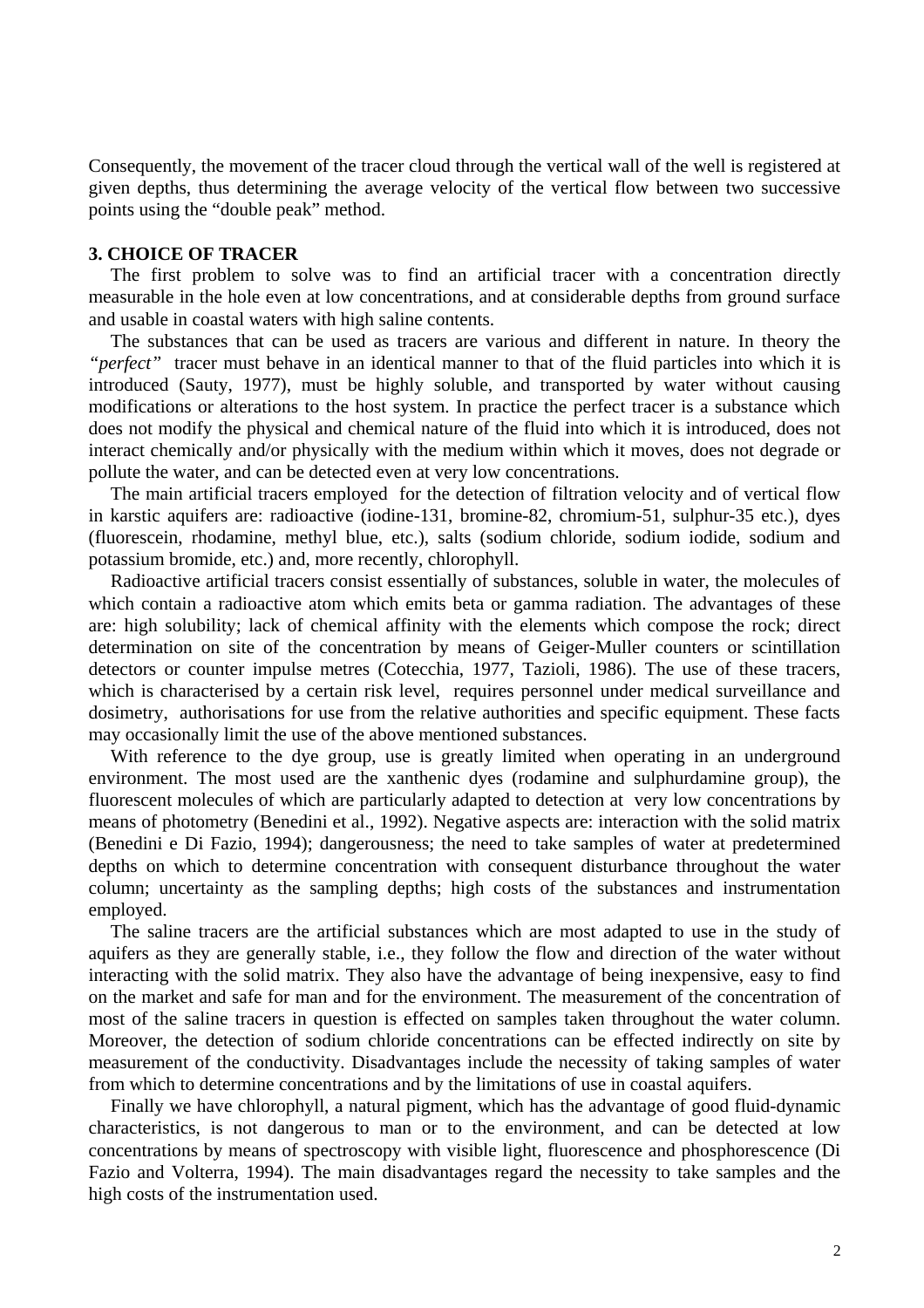From this analysis it is apparent that the choice of an artificial tracer must take into account technological (high detection sensitivity and direct measurement of concentration), health (no dangers of transport and toxicity), and of an economic aspects (low costs of substances, easy to find on the market and low prices of detection apparatus).

The tracers usually used for the analyses in question are unlikely to respond at the same time to all of the requirements listed above. On the other hand, the proposed method using potassium iodide responds in all senses and can be used intensively.

Within the temperature range generally detected in the water in Puglia (10-20°C), potassium iodide is characterised by high solubility (The Merck index- tenth edition, 1983), is present in the underground waters in low concentrations, can be detected directly in the well with a specific ion sensor, has low costs, is easy to find and, above all, is not dangerous to man or to the environment.

### **4. DESCRIPTION OF THE TECHNICAL CHARACTERISTICS OF THE INSTRUMENTATION AND APPARATUS COMPOSING THE SYSTEM.**

The following is a description of the principal technical characteristics of the apparatus used to effect the determination of filtration velocity and of vertical flows, as well as a description of all the equipment making up the system.

The determination of potassium iodide concentrations was carried out using the Idronaut Ocean Seven 901 probe (Fig.1) on which a specific ion sensor was installed for the detection of the iodine



Fig.1 – Idronaut Ocean Seven 901

ion.

The sensor was adapted to make it usable up to a pressure of 50 bar. The probe itself is equipped with other five sensors: pressure, temperature, electrical conductivity, pH, dissolved oxygen (Fig.2); table 1 gives the principle characteristics of the above-mentioned sensors (Idronaut s.r.l., 1993).



Fig.2 - Details of the sensors installed

In particular, the iodine sensor, which in the standard version of the probe substitutes the redox sensor, has an output in mV. Therefore, a calibration line, shown in Fig.3, was defined in the laboratory. From Fig.3 it is evident that the sensor response

maintains an acceptable linearity, beyond the field indicated by the supplier (Orion, 1991), up to about 2300mg/l. In this field of measurement, sensitivity of values varies from 0,2 to 10mg/l, while average precision is ±5%.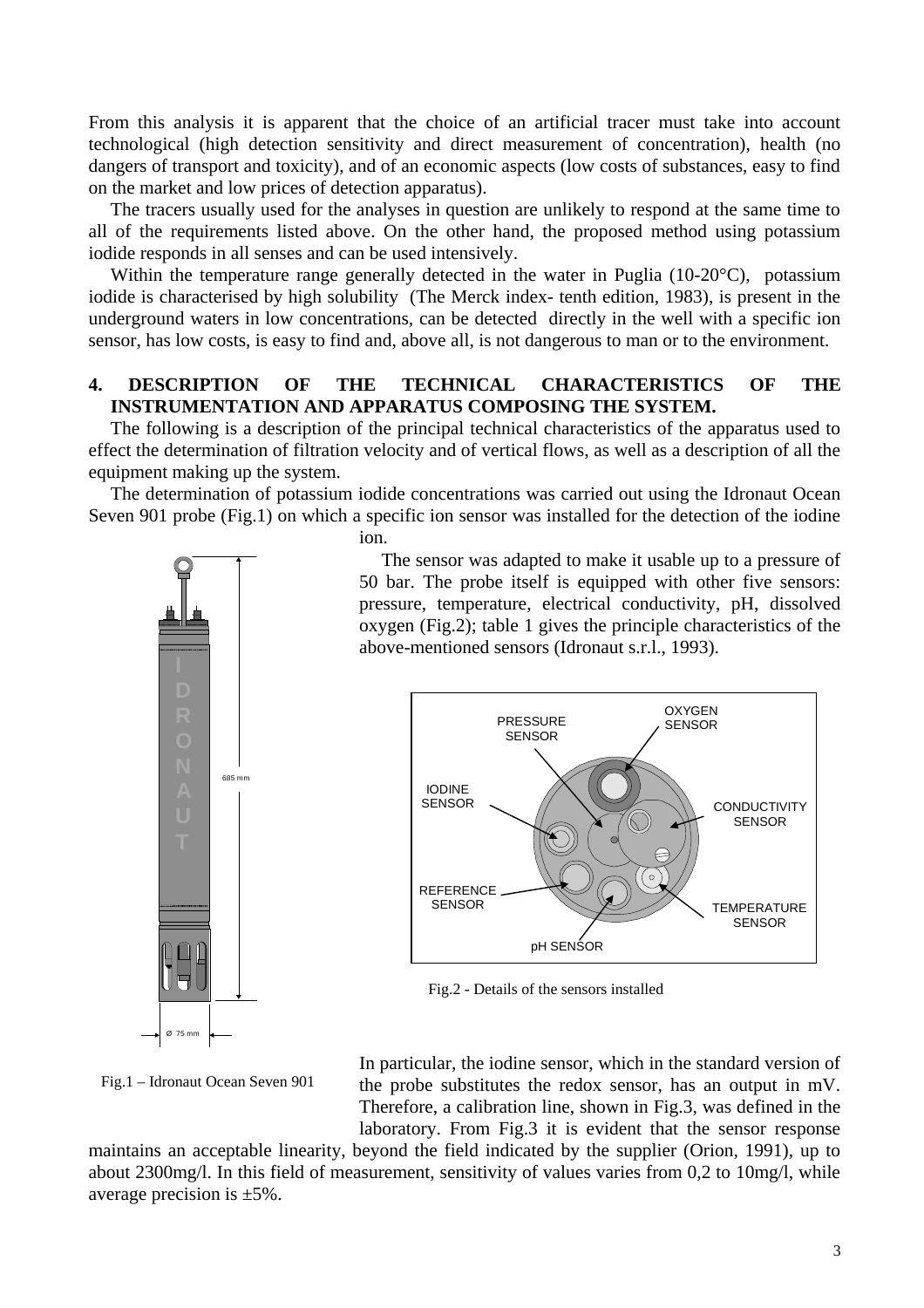| <b>SENSOR</b>           | <b>RANGE OF MEASUREMENT</b> | <b>PRECISION</b>      | <b>SENSITIVITY</b>   |
|-------------------------|-----------------------------|-----------------------|----------------------|
| Pressure                | $0 + 1500$ bar              | $0.25\%$ of max scale | 0.1                  |
| Temperature             | $-1 \div +49$ °C            | $0.1^{\circ}C$        | $0.01^{\circ}$ C     |
| Electrical conductivity | $0 \div 62$ mS/cm           | ± 5%                  | $0.10 \text{ mS/cm}$ |
| <b>PH</b>               | $0 \div 14$                 | $\pm 0.05$            | 0.01                 |
| Dissolved oxygen        | $0 \div 50$ mg/l            | $\pm$ 0.1 mg/l        | $0.01$ mg/l          |
| Iodine $(*)$            | $0.05 \div 127$ mg/l        | $\pm 0.1$ mg/l        | $0.01$ mg/l          |
| (**)                    | $1 \div 500 \text{ mg/l}$   |                       | $0.2 \div 10$ mg/l   |

Table 1 - Characteristics of the sensors installed on the Idronaut Ocean Seven 901 probe. (\*) Supplier data; (\*\*) Experimental data.



Fig.3 - Calibration line

In order to evaluate the response of the sensor to variations in the saline content of groundwater, calibration solutions were prepared using liquids of different salinity (from distilled water to sea water). The measurements performed in the solutions did not show evident variations in sensor response.

During on site experimentation, the calibration of the iodine sensor was monitored. As can be seen in Fig.4, this calibration is subject to a drift of the zero as a result of the progressive deterioration of the reference sensor. Therefore drift can easily be corrected by simple control measurements on a few calibration samples. This is reassuring when considering the repetitivity of determinations.

The measurement system mounted on an equipped vehicle including the Idronaut Ocean Seven 901 Probe, interfaced with portable personal computer equipped with printer and relative software which permits the on site visualisation and printing of the various concentration profiles detected in time.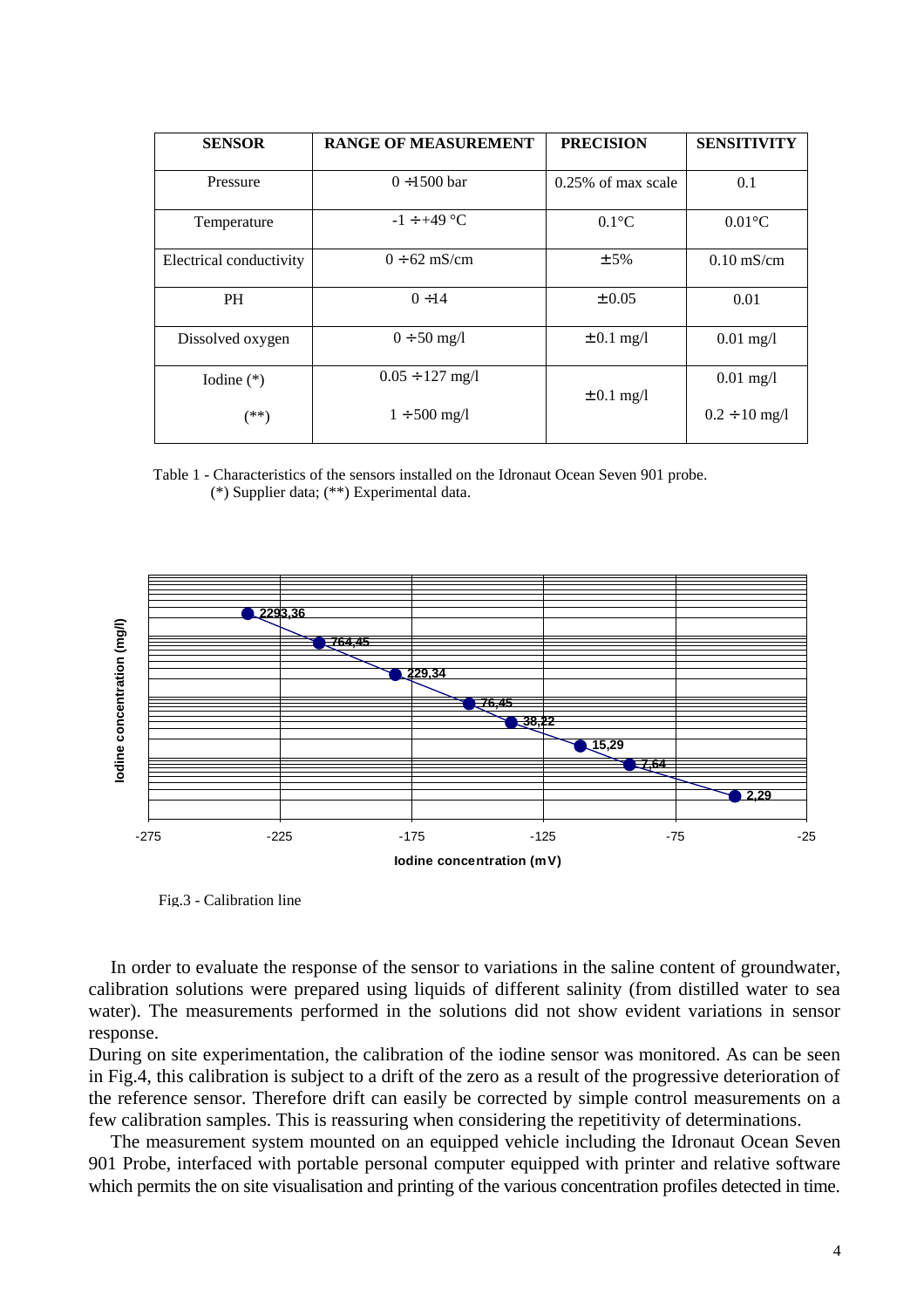

Fig.4 - Zero drift of the iodine sensor related to the progressive deterioration of the reference sensor.

A marker bottle has been designed and realised for the introduction of the tracer. This bottle is introduced closed into the well and then opened at the desired depth by means of commands sent from the surface and transmitted along the suspension cable. Emission of the tracer occurs through a series of openings situated in the base which permit the tracer itself to be diffused in the heart of the water column. Further openings in the top of the bottle allows groundwater to flow into the bottle substituting the solution within.

In this way it was possible to avoid (especially in fresh waters) the high initial concentration of the tracer in the marking bottle causing the unexpected outflow of the tracer itself. The high solubility of the tracer also gives the possibility to mark significant lengths of the water column, from a minimum of 10m to a maximum of 50m depending on the diameter of the perforation. The velocity with which the tracer flow out of the bottle can be adjusted by varying the number of openings in the base and top.

A motorised winch on the vehicle is used to assist in the above-mentioned measurements. The winch is equipped with a steel cable to which the marking bottle is connected and an electric cable to which the Idronaut Ocean Seven 901 probe is connected. The linear velocity of the winch can be varied by means of an inverter from a few cm/s to about 70cm/s. The length of the cable is controlled by a metre counter through which the cable itself is threaded .

### **5. OPERATING MODES**

Before performing the analyses of filtration velocity and vertical flows, a multiparameter test is always performed through the entire water column of the well, analysing the principle chemical and physical parameters of the groundwaters and the initial iodine concentration (Cotecchia et al., 1999).

Apart from giving useful information on the chemical and physical characteristics of the waters, this prospecting permits important evaluations of marking depths and especially of the most suitable concentrations and temperatures for the tracer to be introduced. These concentrations and temperatures must not trigger modifications to the natural stratification of the underground waters or density flow along the water column with consequent alteration of measurement results.

Execution of the operation itself is performed by marking the water column along its most significant lengths. In particular, the solution which contains potassium iodide is distributed, using the special dispenser bottle, along the length to be marked from the bottom upwards and is then homogenised by means of alternating movements of the bottle.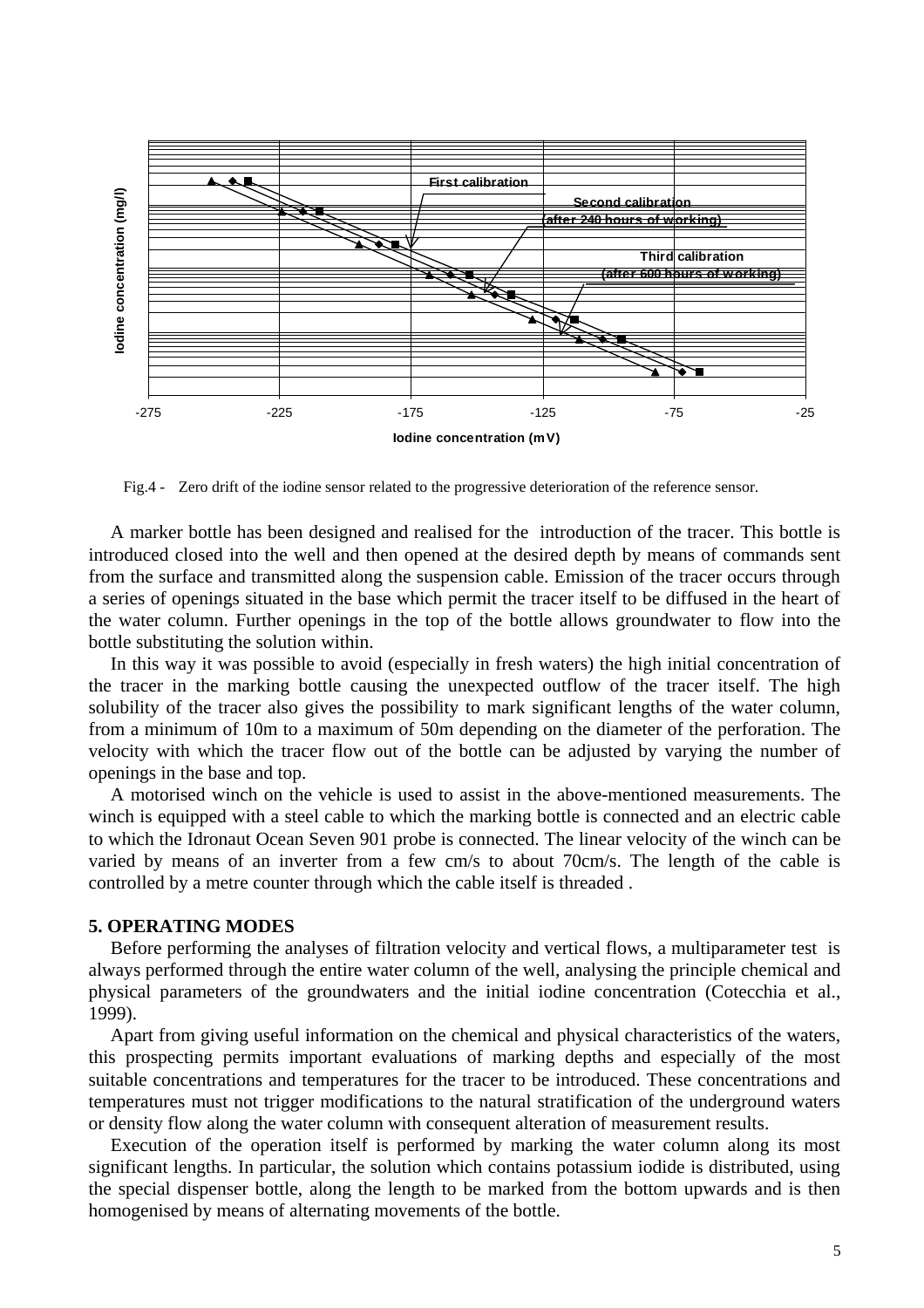Following the introduction of the tracer, a series of analyses of iodine concentration are performed, measuring the iodine along the entire water column at depth intervals which vary from 20cm to 50cm, starting from well water table at the bottom of the hole. The time intervals between one analysis and the next vary considerably from one well to another and are, therefore, directly evaluated in the field by means of observation of the dilution velocity of the tracer. In any case the duration of analyses was never less than 24 hours and rarely more than 72hours.

### **6. EXAMPLES OF APPLICATION**

The system developed has been applied in about 70 drilled wells essentially in calcareous aquifers, permeable through fissuring and karstification which are typical of the Apulia region, reaching maximum depths of 700m with maximum water heads of 500m.

Fig.5 shows the test performed in the P1 well, situated in the area of Casamassima (province of



Fig.5 - Log plots following marking of the P1 well.

Bari) whose depth is 600m (lined and unslot screen from 0 to 300m and unlined from 300 to 600m). The water table is located at about 168m from the ground surface. Consequently the usable water column is 432m high. Three markings were carried out in consider well along the water column at the following depths: from 490 to 510m, from 525 to 545m and from 570 to 585m. As can be seen from Fig.5, which shows the profiles of the iodine concentrations (log0, log1, log2) performed through the water column at progressive time intervals, a descending vertical flow of 0.7cm/s is detected. This flow prevails over the horizontal flow which velocity was not possible to quantify. On the other hand it can be observed that no appreciable mixing of tracer clouds are registered in time during their movements downwards.

Fig.6 shows the test performed in a spy well of the Irrigation Agency, located in S.Vito dei Normanni (province of Brindisi), whose depth is 300m (lined and windowed throughout its entire length). The water table is located at about 68m from the

ground surface, therefore 232m from the bottom of the wells. Three markings were carried out along the water column at the following depths: from 95m to 127m, from 155m to 173m and from 250m to 292m.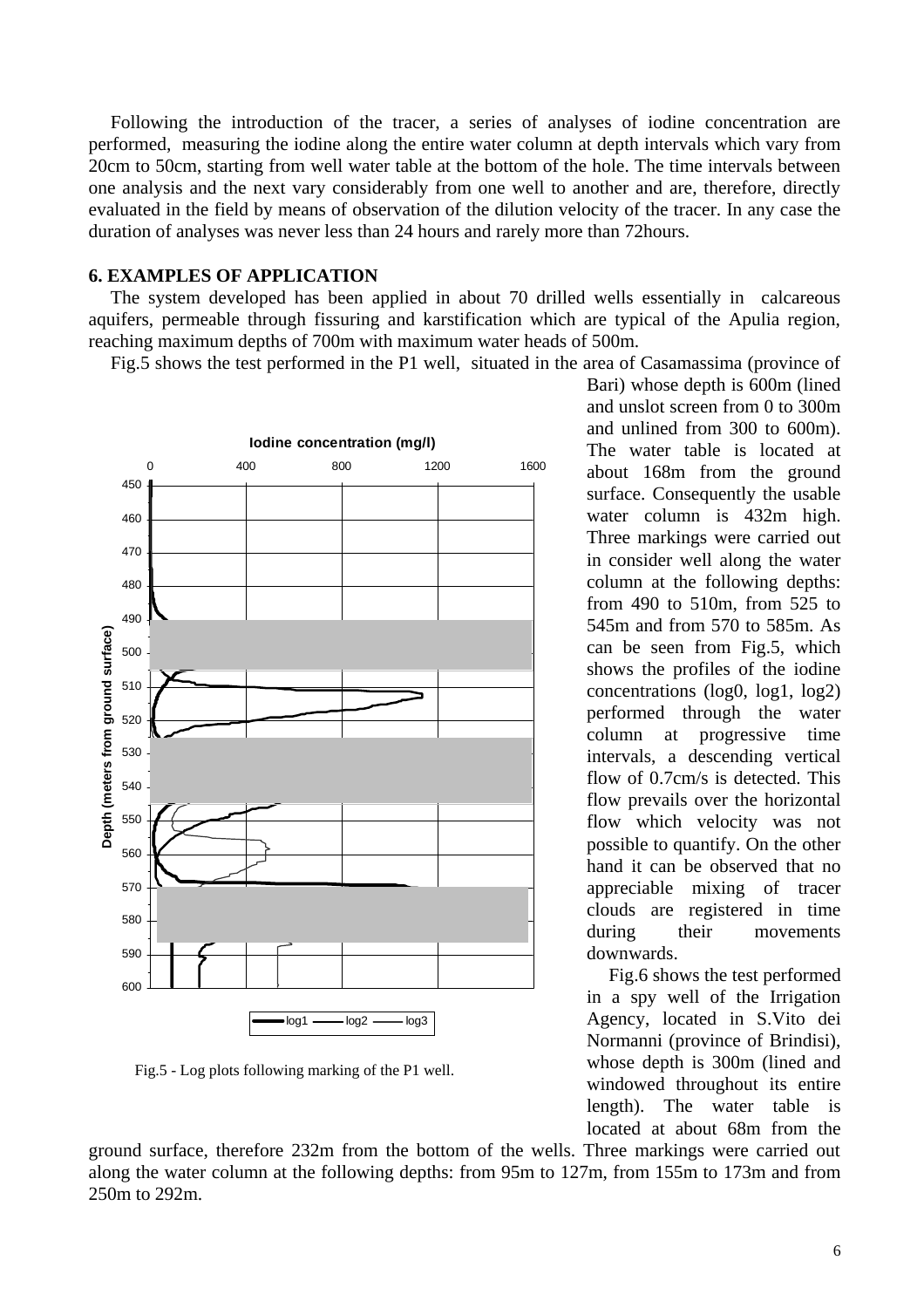As can be seen from the diagram of filtration velocity calculated in the marked lengths, the presence of an upper zone is detected characterised by a filtration velocity over 10 cm/d and two lower zones with filtration velocities lower than 5cm/d. No upward or downward movements were detected. It is important to note that during the tests al several depths the tracer concentration remained practically unchanged, confirming the reproducibility of the measurements.



Fig.6 - Log plots and filtration speed calculated in the marked lengths of the P2 well.

#### **7. Conclusions**

The methodology developed and refined, presents a number of advantages in the study of aquifers which permits its extensive application over wide areas and, above all, groundwater with different chemical and physical characteristics. It should also be underlined that the application is not conditioned by all those limitations characterizing the usual techniques for the determination of filtration velocities and vertical flows.

In particular, it should be noted that the tracer concentration data are immediately available, as it is not necessary sample water and analyse it. Moreover, the complications resulting from the use of radioactive substances are avoided. This also results in a considerable decrease in error related with the sampling procedures i.e. the lack of precision of sampling quotas.

The possibility of performing marking along wide stretches of the water column without limits of depth, the direct acquisition of concentration data, the limited cost of the tracer used, as well as the danger-free nature of the tracer make this technique particularly advantageous also from an economic point of view.